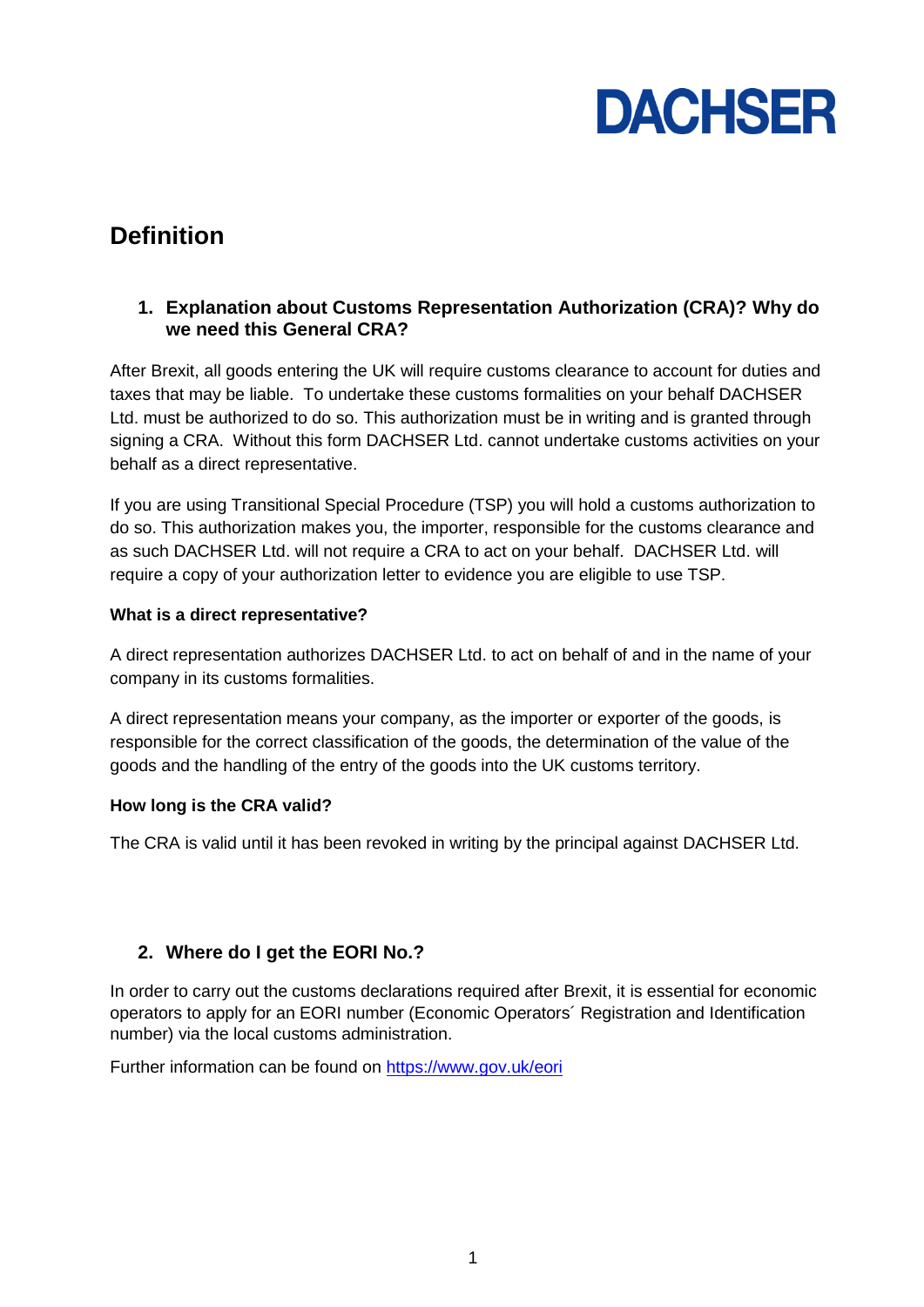

## **3. Explanation about DAN account**

Import customers will need to decide whether they wish to pay the relevant customs taxes and duties immediately on arrival of the consignment or via a deferment account (DAN). Customers who already have a deferment account with regard to existing third-country trade will need to assess the level of increase in the deferment limit that would be required to accommodate their imports from the EU. Depending on the EU country, it is also possible to use a DACHSER Ltd. deferment account.

If you have your own DAN, DACHSER UK must be authorized to use it. In this case, please visit

[https://www.gov.uk/government/publications/import-and-export-deferment-of-duty-against-an](https://www.gov.uk/government/publications/import-and-export-deferment-of-duty-against-an-importers-deferment-approval-number-c1207n)[importers-deferment-approval-number-c1207n](https://www.gov.uk/government/publications/import-and-export-deferment-of-duty-against-an-importers-deferment-approval-number-c1207n)

Click on the document "Send your request by post (C1207N) and follow the instructions. The C1207N must be completed by the importer of record (not the delivery address) and must be submitted directly to HMRC.

The address the customer must use is:

DACHSER Ltd.

Northampton Logistics Centre

Thomas Dachser Way

**Brackmills** 

Northampton

NN4 7HT

HMRC will then activate the C1207N for the importer of record. Once the importer or record receives authorisation from HMRC, this then gives the standing authority to DACHSER UK to use the importer of record's own DAN.

If we have the importer's DAN, we need to have a standard authority (we cannot use the importer of record's DAN without their authorisation) – No authorisation … No clearance

Import customers who require DACHSER Ltd. to pay for import tax and/ or duty via our own deferment account should notify us as early as possible. This should include an estimation of monthly tax and/ or duty amounts that would need to be covered to assist us in the necessary financial and administrative planning. In addition, we need to check the amount per declaration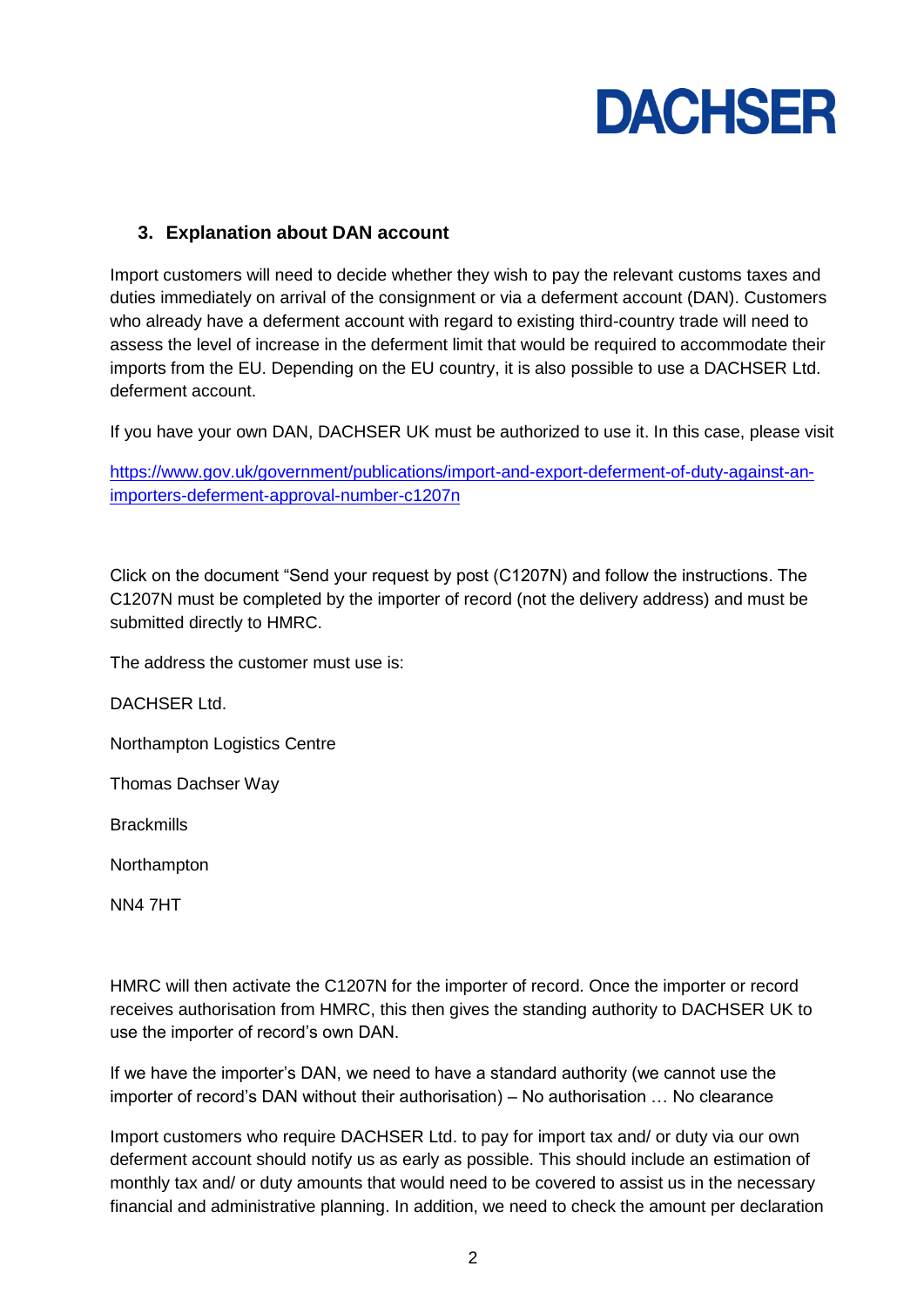

that has to we have to outlay and then a decision will be made either to release the freight or to hold the freight until further notice.

## **4. What is the binding tariff information (BTI) and what changes do we have to inform?**

A BTI is a legally binding classification, provided by HM Revenue & Customs, of the goods, which removes any doubt as to what code should be applied to the goods. DACHSER Ltd. have a legal obligation to declare any BTIs in the customs declaration

If DACHSER Ltd. issues any customs declaration for goods that have been classified under a commodity code via BTI the BTI details (registration number, validity period, etc.) have to be declared within the customs declaration.

DACHSER Ltd. must be made aware of the following

- $\bullet$  if there is any (new) valid BTI
- if the BTI has been revoked
- if the validity has changed

### **5. Explanation about T2L**

As today it is not yet completely clear how the EU status can be proofed in Ireland after transit / transshipment via UK we would highly recommend to attach a T2L to each shipment destined to Ireland.

This mainly for those shipments for which you do not know if they will be directed to Ireland via direct ferry boot from EU or via UK.

# **6. Explanation to ISPM15**

As today, it is not yet completely clear if the EU accepts imports of wooden packaging without ISPM15 status we would highly recommend that all wooden packaging products coming from UK will be fumigated according to that status.